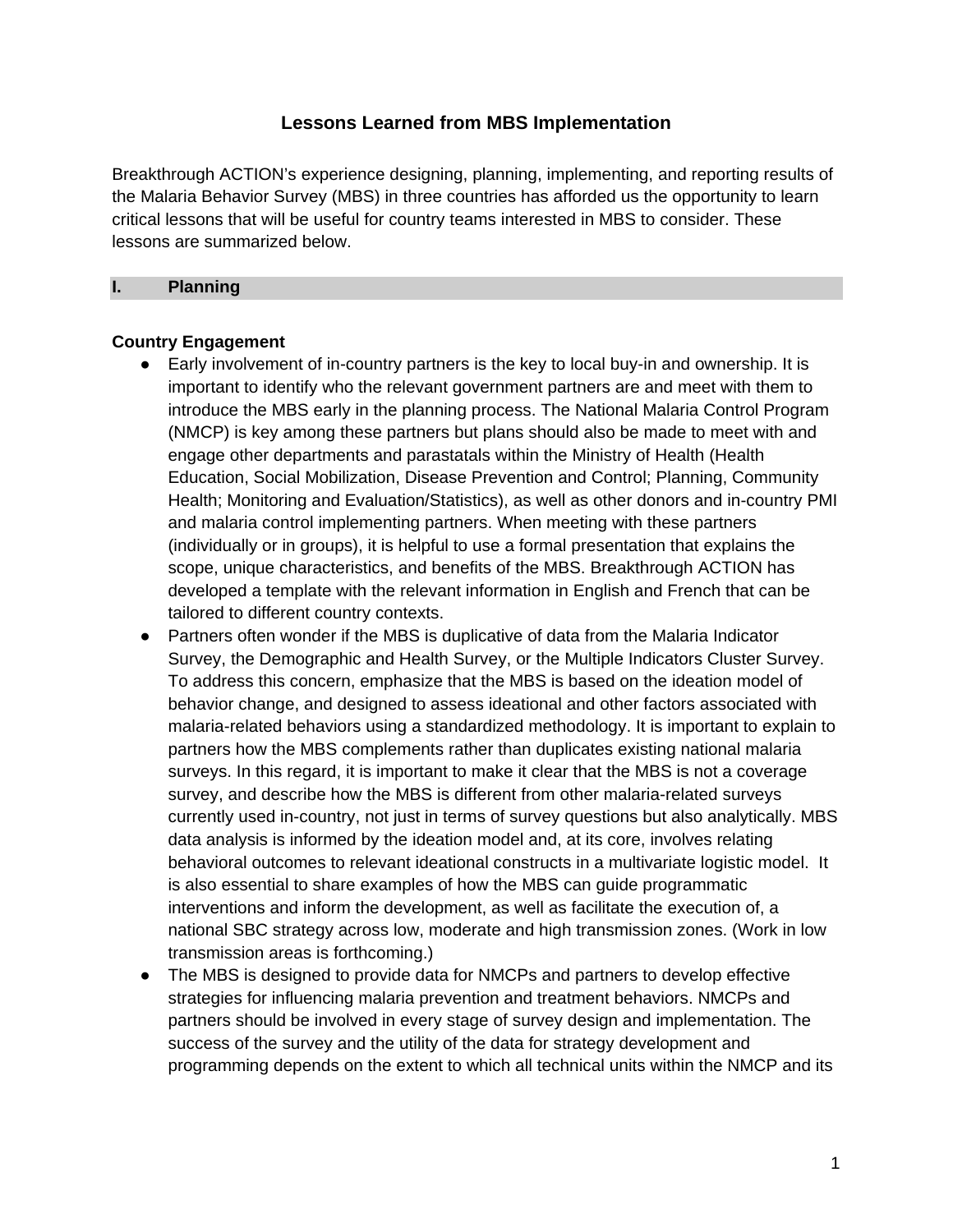partners are involved in the design and implementation process. Further, the added value of a qualitative component should be part of early planning discussions.

- Agreement between PMI and Breakthrough ACTION on the scale of the MBS, sampling design and size, and the preliminary budget should be reached prior to introducing the MBS to NMCP. This will help to manage expectations from stakeholders within the scope of available resources before reaching out to the NMCP who may, for example, desire a national level survey which may not be possible with the funding available.
- The involvement of government statistical or mapping offices (National Statistical Office, National Bureau of Statistics, National Institute of Cartography, etc.) who are responsible for the national enumeration area (EA) sampling frame and sketch maps in sampling design and implementation is recommended.
- Setting up a survey advisory group is essential and should be done early; ideally as soon as PMI and NMCP have agreed on the geographic scope (see below). The composition of the advisory group should reflect expertise in survey design, research implementation and analysis (where possible), malaria transmission, prevention and treatment, SBC and data processing. Representation of the country NMCP team and other groups with local malaria knowledge on the advisory group is critical to its relevance and effectiveness as are those partners responsible for implementing malaria SBC to ensure buy-in of the recommendations generated from the MBS. The advisory group should meet periodically and there should be a forum (e.g., through email or WhatsApp) that allows free flow of information among the members. The group should have the opportunity to provide input into the adaptation of the survey tools to the country context, survey implementation, and review of the final report. Breakthrough ACTION has developed Terms of Reference for the survey advisory group that make clear these responsibilities and can be shared with members at the outset.
- An understanding of the local IRB requirements will help to ensure that adequate time is allocated to this aspect of the process and to avoid unnecessary delays down the line. The timelines for ethical review vary a great deal by country so it is recommended to learn about the process and timelines as early as possible. The NMCP and local PMI team may also be involved in interacting with the local IRB. It is also important that Monitoring and Evaluation personnel or other people familiar with the local IRB requirements and processes are available in the country to help coordinate the local IRB submission and approval process.

### **Adaptation**

● Standardization of survey questions across countries should be maintained to the extent possible. Minimal adaptation is possible taking into consideration the country context. However, we do not recommend picking and choosing among the battery of questions designed to measure specific constructs as these sets of questions have been validated. Tweaking questions to make them more relevant to the country context may be necessary, however, and is allowed. Additionally, not all modules are relevant to all countries. Countries may opt to include or exclude a module based on the circumstances within their country. The MBS Implementation Guidelines include a checklist of items to consider when making adaptations or proposing new questions.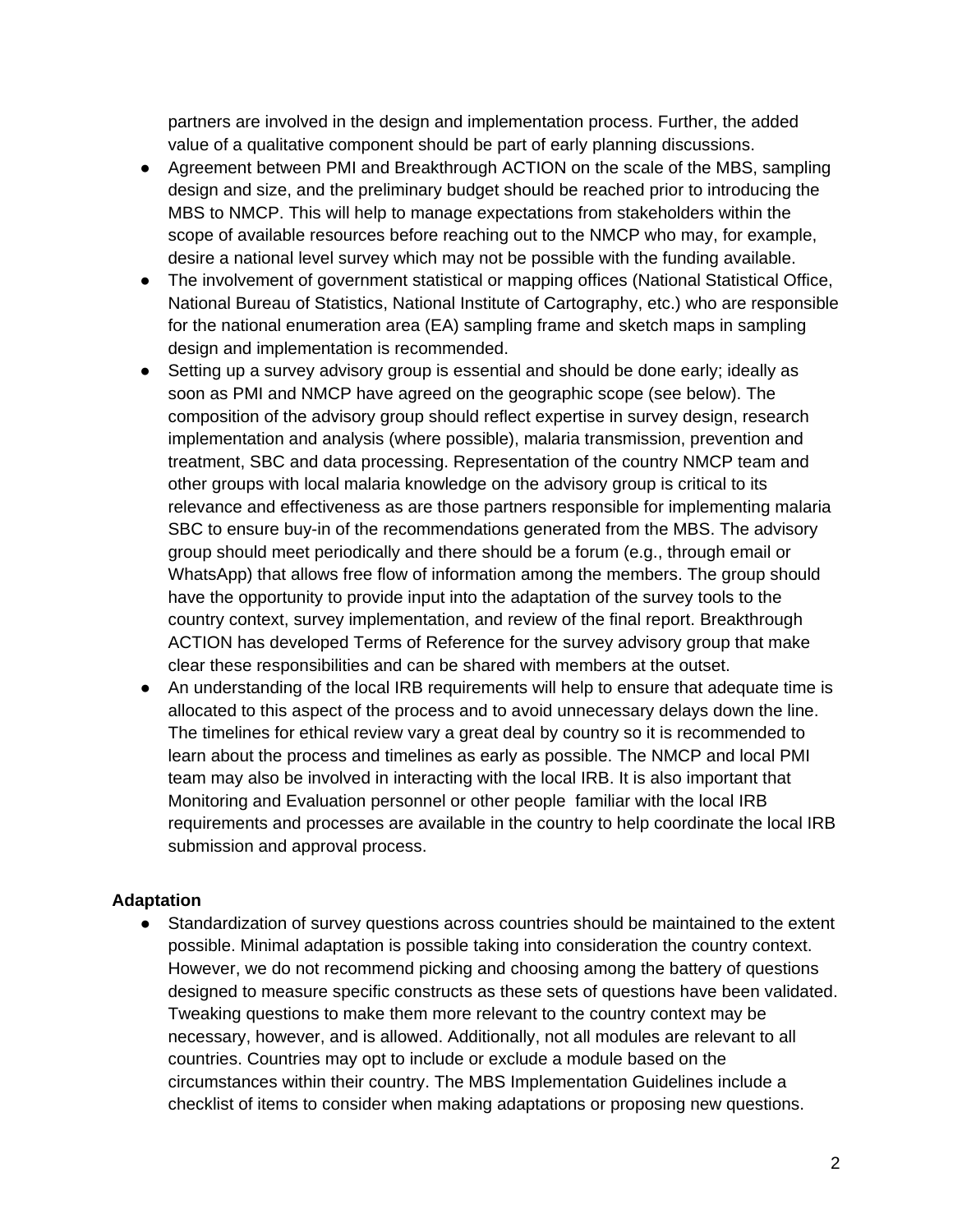- Building on the point above, for ease of cross-country comparison, it is important to retain the numbering of questions in the standard questionnaires. New questions should be sub-numbered within the relevant section to distinguish them from the core questions.
- Finalizing the data collection tool is time consuming. It is critical that both the NMCP and PMI are involved as key partners. Involving too many experts at this stage can unnecessarily lengthen the process; engaging four to six relevant experts is best. Sufficient time for tool adaptation and internal pretesting (prior to the field test) should be included. This step should not be rushed as it could impact the data collected.
- The MBS is a major research endeavor and its success depends to a great extent on the research firm hired to help with data collection. The ideal research firm should have considerable experience conducting population surveys of similar magnitude to the MBS. Furthermore, the ideal candidate should have expertise in survey field work, electronic data collection, and data processing. The firm's staff should be able to develop and data collection platforms rather than sub-contract out this work.

## **Cost Considerations**

- Costing information of other surveys similar in size or scope can inform the potential costs of the MBS. The costs that tend to be highly variable across countries include research firm rates (including whether healthy competition of competent local firms exists which can bring down costs), transportation within the country during the rainy season, translation of the survey into multiple languages, and field office costs.
- While there may be little that can be done to control these costs, they can be taken into account when making decisions about budgeting for the MBS. Options for cost-sharing and adjusting the survey scope have direct impacts on the overall budget.
- Assuming that survey implementation will be coordinated by Breakthrough ACTION, adequate budgetary provision should be made for the Breakthrough ACTION US-based research team (the PI or lead researcher and the research assistant) to make a number of trips to the survey country. Ideally, the research team should make at least three incountry trips: one for planning, one for implementation, and one for data interpretation. Data dissemination may require an additional trip.
- In countries where the MBS is fielded as part of an existing Breakthrough ACTION buyin, the costs associated with fielding it may be lower. Cost sharing related to the level of effort for country and headquarters staff, office costs and resources, vehicles for transport, etc. can help drive down costs. For example, Breakthrough ACTION incountry staff may already have relationships with an NMCP and meet with them regularly, and can therefore easily follow up on MBS-related items eliminating the need to hire consultants or an NGO to manage logistics and planning.
- While there may be little control over this, whether a country has an active Breakthrough ACTION buy-in should be considered when budgeting or planning for an MBS.
- Cost-sharing with other donors should also be considered.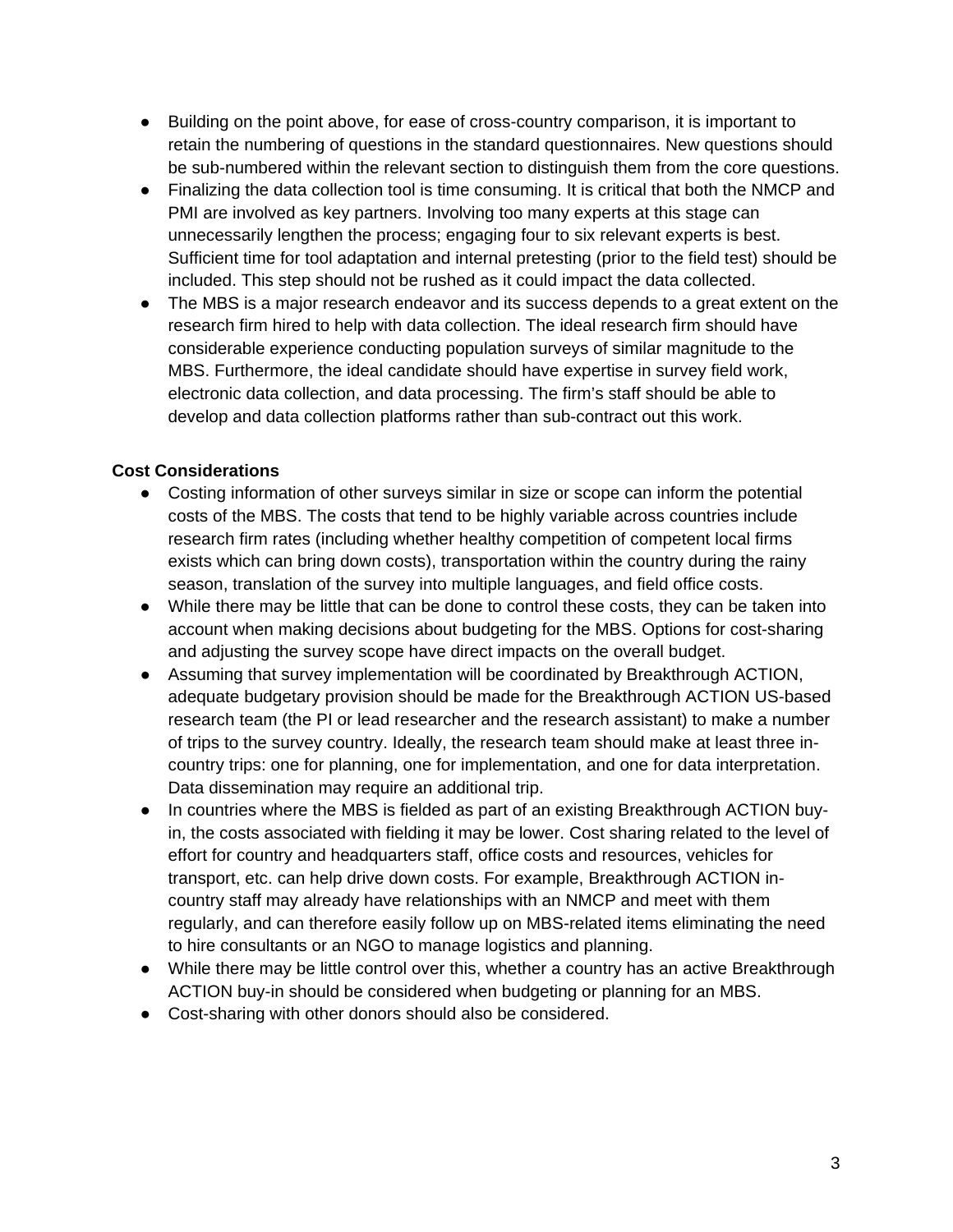### **Geographic Scope, Level of Representativeness, and Sample Size**

- Sample size and geographic scope are significant drivers of total cost influencing the number of field workers required, the number of days in the field, transportation needs, and per diem and lodging costs, among other things. Unlike some of the other cost categories outlined above, this factor is within the control of the team planning the MBS.
- The geographic scope, decided by the planning team, could be designed as national or sub-national; it could also be limited to PMI-supported regions if appropriate. Limiting the geographic scope helps reduce costs.
- Sample size, on the other hand, is dependent on the level of representativeness desired. The level of representativeness is defined by the number of study zones from which the MBS will be powered to detect significant differences. While it is tempting to have multiple zones, we recommend selecting no more than four zones, and preferably two to three.
- To determine the most appropriate zones, planning teams should consider the following:
	- While zoning by endemicity in broad strokes is a valid approach for the MBS (if it can be kept within four zones), it is critical to consider zoning that will yield programmatically useful SBC data. We have learned from past MBS experiences that there are not necessarily many differences across zones, especially in countries with moderate to high transmission and countries with transmission during most of the year. Differences may, however, be pronounced in urban versus rural areas (not only the capital city, but the zone).
	- Building on the above point, matching MBS zones to a micro-stratification of endemicity zones is generally not feasible from a logistics or cost perspective.This is especially true if the endemic areas are not contiguous in the country.
	- While we have yet to conduct the MBS in countries with stark seasonality of malaria, judging from the differences in DHS and MIS data, it is likely that behaviors and their determinants in areas with highly seasonal malaria would be considerably different than areas where seasonality is less pronounced. In such countries, taking seasonality into consideration in determining appropriate zones and sampling strata is critical.
	- Conducting the MBS in the large, urbanized cities is not recommended unless malaria transmission is significant, SBC activities in the city are ongoing, and the NMCP feels strongly about including it. Excluding large, urbanized cities can help reduce the costs of the MBS at little expense to SBC programming.
	- Within low transmission settings, an adapted MBS using more appropriate sampling methodologies (e.g., respondent-driven sampling, snowball sampling, time-location sampling) may be considered to reduce cost.
- If an MBS is not possible on a national scale given budget constraints, a smaller sample size will still, nonetheless, produce a great deal of learning about the situation in the country and tell a compelling story. There are compromises, however, to be taken into consideration with a smaller sample. For example, sample size may limit the ability to compare results among socio-demographic groups defined by a variable with multiple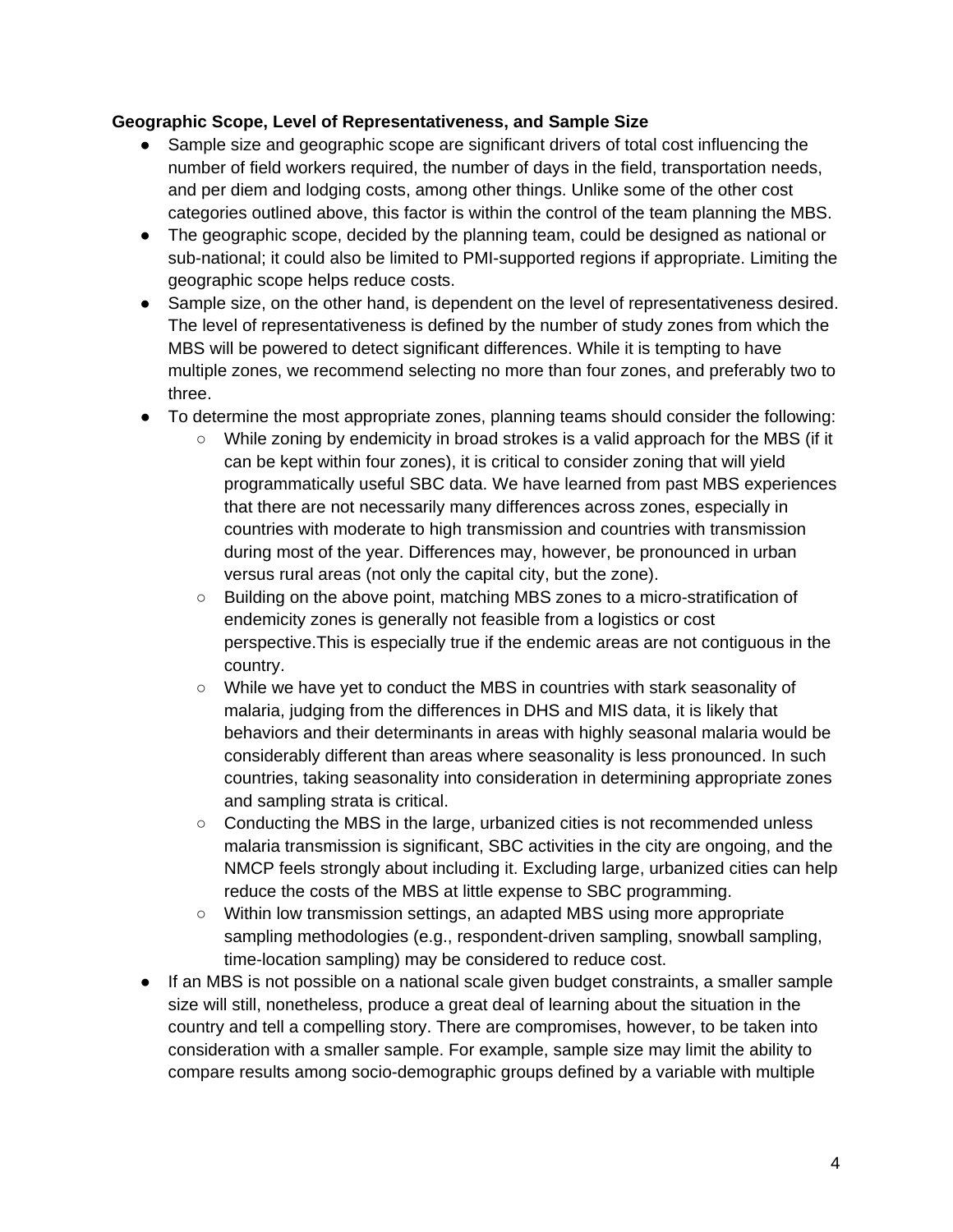values or perform multivariable logistic regression with multiple predictor variables. It is important for all stakeholders to understand this in the planning stage.

● The sampling design is such that it allows for a sufficient sample to make valid inferences at the level for which representativeness is assured. However, in running logistic regressions to identify the correlates of specific behaviors, care should be taken to ensure that the number of observations is sufficient given the prevalence of the behavior and the number of relevant explanatory variables that are included in the estimated models. A key factor in the performance of logistic regression models is the ratio of the smaller of the two outcomes (e.g., doing versus not doing) to the number of regression coefficients; this is the Events Per Variable (EPV). Studies have shown that when EPV is low, logistic regression coefficients are often inaccurate and biased. Ten EPV is the recommended minimal criterion for logistic regression (Moons et al., 2014; Pavlou et al., 2016). For example, if the number of outcome events is 100, one should ideally not have more than ten binary explanatory variables. This guideline is particularly relevant for behaviors that are limited to a subset of the population (for example, careseeking for febrile children) and should be taken into consideration when determining the required sample size for MBS.

# **Approaches to Cost Estimates**

- USAID Missions may take several steps to facilitate budgeting and planning:
	- Define the total amount that they can spend on an MBS and ask Breakthrough ACTION to indicate what is feasible within that envelope; **or**
	- Define the geographic scope and level of representativeness and ask Breakthrough ACTION to cost it out; **or**
	- A combination of both.
- It should be noted, however, that the second option above could be costly, particularly if the geographic scope is expansive and the level of representative desired is relatively granular.
- In some countries, co-funding with other donors, such as the Global Fund, may be an option to expand the geographic scope. In the DRC, for example, the Mission shared two funding amounts to work with - one with Global Fund funding and one without. Breakthrough ACTION then calculated the size and scope feasible within each amount.
- Specific questions Missions may consider when budgeting for an MBS are:
	- What is the smallest geographic scope and zoning of interest?
	- Is there an opportunity for other donors to pitch in? If so, does the proposed timing of implementation align with all donor's needs?
	- Is the NMCP able to provide in-kind support such as space for meetings, trainings, or dissemination?
	- Is the NMCP able to provide in-kind support for transportation costs (vehicles, fuel, etc), particularly for their own staff to travel with Breakthrough ACTION during field visits?
	- Is there the possibility of receiving in-kind support from other partners or civil society organizations working in malaria SBC in the country?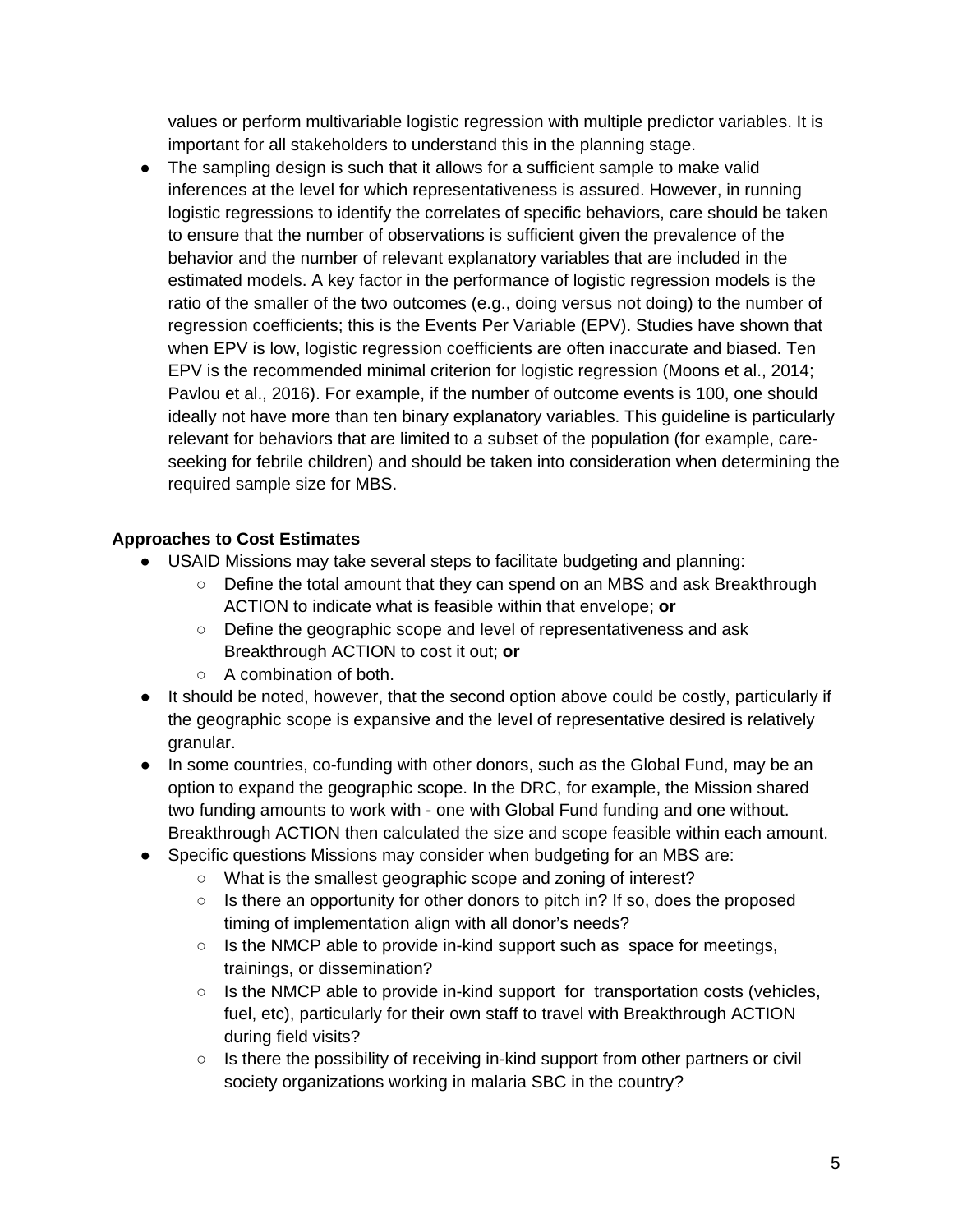### **II. Survey Implementation**

- Electronic data collection (mobile devices or CAPI) is recommended. Developing a valid electronic data collection program is an iterative process involving close collaboration between the research firm and the survey organizers. Adequate time must be built into implementation to allow for this iterative process and ensure that an adequate data collection program is in place prior to the training of field workers or pretesting of data collection tools. Direct communication between the survey organizers and the data processing unit within the research firm is mandatory to ensure close collaboration.
- The data collection platform should allow access for researchers from the organizing agency (e.g., Breakthrough ACTION) to monitor data collection progress in real time, assess quality of data collection, and provide feedback and course correction as needed.
- Adequate field supervision is essential to ensuring the collection of high quality data. The field supervisors should have prior experience as supervisors and receive special training in the context of the survey. The research firm should put in place a quality assurance system that allows effective monitoring of fieldwork, and prompt identification and resolution of data collection issues and that researchers from the organizing agency are involved in monitoring data collection through coordinated field visits. Where the local IRB allows, representatives of the NMCP and the survey advisory group may also be involved in field visits and monitoring fieldwork, provided they receive prior training in research ethics.
- Data collection is often subject to unforeseeable field conditions including heavy rains, social unrest, political turmoil, field workers becoming incapacitated, etc. It is therefore important to build flexibility into the implementation timeline and have valid back-up plans (including substitute enumeration areas, supplemental transportation expenses, realistic field worker evacuation plans) in place.

### **III. Data Analysis, Reporting**

- Many aspects of the analysis of MBS data (reshaping net files, reshaping household member schedules, deriving weights, access ratios, etc.) are complicated and may not be within the capacity of local vendors or government institutions to do. At this stage, extensive statistical support and oversight from seasoned researchers with SBC expertise is required. Detailed analysis templates (e.g., Stata do-files) with step by step analysis plans for guidance may be needed to transition this activity to local analysts in the future. In this case, we recommend that Breakthrough ACTION researchers continue to provide statistical support and oversight.
- A data interpretation workshop that allows the key end-users of the data (NMCP and its implementing partners; other donors; civil society) to review the data and provide input into elucidating the findings is critical to ensure contextual relevance, facilitate acceptance and local ownership of the data, and motivate use of the results in their programming. Experience has shown that a two to three-day data interpretation workshop with participation from the NMCP, PMI, and other agencies involved in malaria control in the country fosters local ownership of data, positively impacts the quality of the survey report, and allows for discussion related to application of the data. It is also a